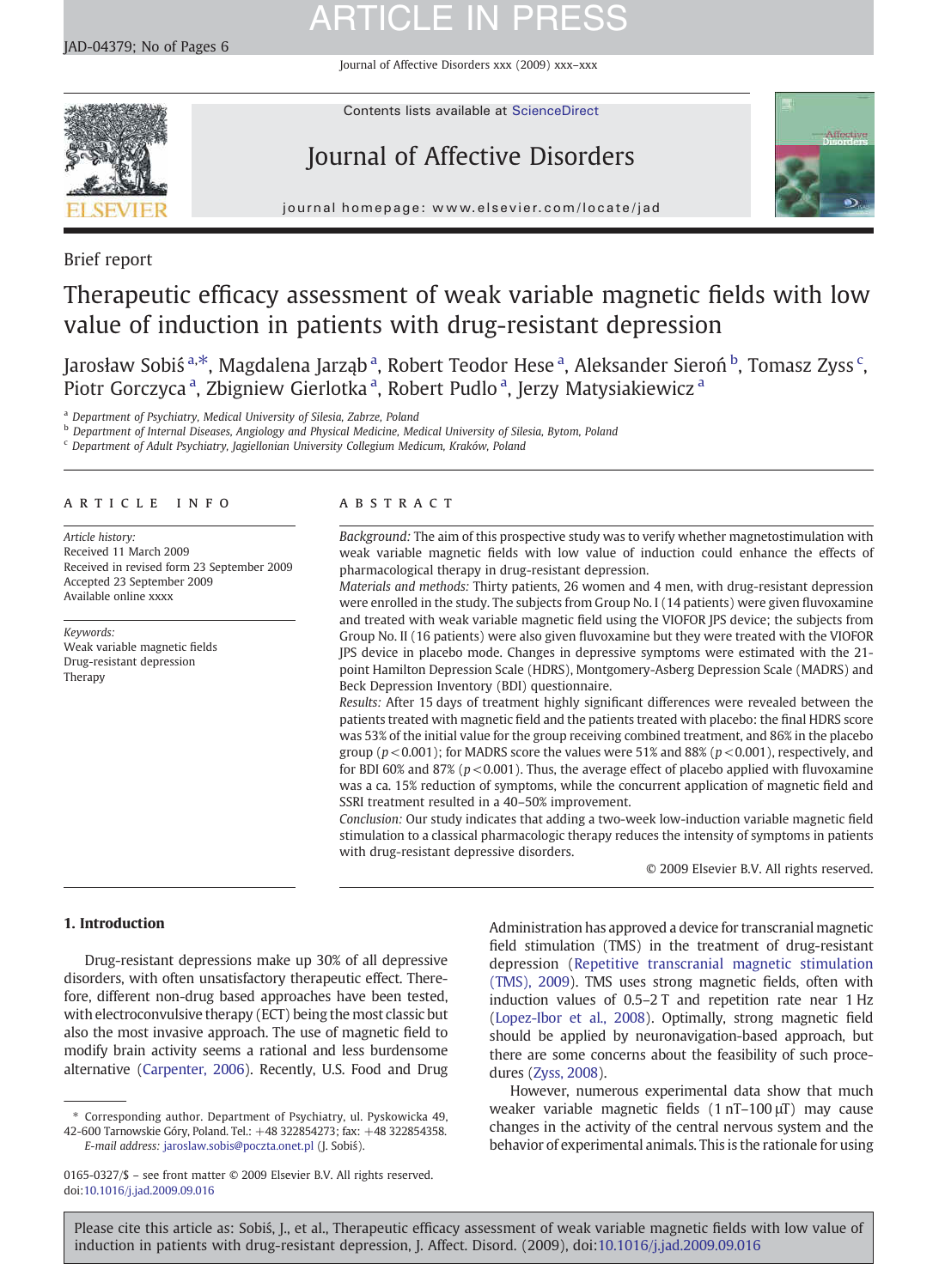# TICI E IN PRE

weak magnetic fields (often referred to as magnetostimulation, and not to be confused with TMS) in the therapy of drugresistant depression. One of the therapeutic approaches is to use weak magnetic fields with concomitant drug therapy.

The results of several clinical trials confirmed the potential therapeutic efficacy of magnetostimulation with weak variable magnetic field in the treatment of depressive symptoms in the course of sclerosis multiplex, Parkinson's disease and Alzheimer's disease ([Sandyk, 1994a,b, 1995](#page-5-0)), and this method seems to be of benefit mainly due to its interference with brain function; other applications provide less satisfactory results (see e.g. [Wrobel et al., 2008\)](#page-5-0).

In this randomized prospective study we aimed to verify whether weak variable magnetic fields with low value of induction were able to enhance the effects of pharmacological treatment in drug-resistant depression.

### 2. Materials and methods

Patients (from Psychiatric Department, Medical University of Silesia), with confirmed drug-resistant depression, were prospectively recruited into the study. For the purposes of this investigation drug-resistant depression was defined as two unsuccessful courses of anti-depressive therapy, with at least two anti-depressive drugs from different groups, administered in relatively high doses for at least six weeks.

The study inclusion criteria were as follows:

- 1. Fulfillment of DSM-IV diagnostic criteria for Major Depressive Disorder, Recurrent (without psychotic symptoms).
- 2. Drug-resistant depression, as defined above.
- 3. The score of at least 18 points on the 21-point Hamilton Depression Scale.
- 4. Age between 18 and 65 years.

The exclusion criteria were as follows: cancer disease, active pulmonary tuberculosis or other severe infection, gastrointestinal tract bleeding, implanted electronic devices such as a pacemaker, a cardioverter-defibrillator, etc. and pregnancy.

The study protocol was approved by the Ethics Committee (Medical University of Silesia, Katowice, Poland). A written informed consent to participate in the study was obtained from the patients; all the procedures were carried out in accordance with the Declaration of Helsinki regulations.

The patients that fulfilled the criteria were randomly assigned into two study groups. The patients from Group No. I (12 women and 2 men) received fluvoxamine, a basic antidepressive drug (150 mg daily; administration of the drug initiated 14 days before magnetostimulation, at 50 mg/day during week  $-2$  and at 100 mg/day during week  $-1$ ) and were subjected to magnetostimulation using the VIOFOR JPS device (Med & Life, Komorow, Poland) in active mode. The apparatus is a magnetic field generator, with adjustable magnetic field parameters and different accessory application devices; it also has the option to perform sham exposure (in placebo mode). During magnetostimulation the patient is lying down directly on an application mat. The frequency of basic impulses in the active mode ranged between 180–195 Hz, that of clustered impulses between 12.5–29 Hz, and that of thrustered impulses between 2.8–7.6 Hz and 0.08–0.3 Hz; with the saw tooth-like characteristic of the basic impulse curve. The exposure was carried out with the settings (M2 P2, intensity 6 degrees) corresponding to 15 μT effective induction of the magnetic field.

The patients were exposed to magnetostimulation (with the instrument in either active or placebo mode) once a day over a three-week period, Saturdays and Sundays excluded. Each patient underwent 15 exposures. A single magnetostimulation treatment session lasted 12 min.

In the Group No. II (14 women and 2 men) fluvoxamine was administered in the same regimen as in the Group No. I, but the patients were treated by the VIOFOR JPS device in the placebo mode, i.e. subjected to sham exposure, with no voltage applied to the clamps and no magnetic field generated by the application device (this difference in the operation mode of the apparatus is not perceived by the subject exposed).

The increase of depressive symptoms was estimated with the 21-point Hamilton Depression Scale (HDRS) and the Montgomery-Asberg Depression Scale (MADRS). Also, the patients estimated themselves with the Beck Depression Inventory (BDI) questionnaire. Assessments using these tests were carried out on day 0 and on days 7 and 15 of the exposure ([Fig. 1](#page-2-0)).

The statistical analysis was performed using General Linear Model with repeated measures, using SPSS 13 (Statsoft Inc., Chicago, IL, USA). Additionally, the point values between both groups on a fixed day of observation were compared by Mann– Whitney U test. The results for both groups were shown as median and quartile values by box-and-whisker plot.

### 3. Results

The assessment of depressive symptoms was carried out at the initial visit (at the randomization) and then after 7 days and 15 days of treatment ([Fig. 1\)](#page-2-0). No differences in the depressive symptoms were concluded following a psychiatric evaluation prior to the treatment onset (not shown).

We used a general linear model to compare the repeated measures performed by all three tests applied (repeated measures ANOVA, separately for HDRS, MDRS, BDI) and compared the results between the groups of the magnetic field-treated, and sham-treated patients. We found a statistically significant difference in the results between the two tested groups in all three tests applied, with significant effects attributable to the treatment time and the applied magnetic field. The effect of the magnetic field was most pronounced in BDI (RM ANOVA  $F=9.24$ ,  $p < 0.005$ ), highly significant for MADRS ( $F=8.08$ ,  $p=0.008$ ) and HDRS ( $F=5.20$ ,  $p=0.03$ ).

After 15 days of treatment a highly significant difference appears between the magnetic field-treated group and the group of patients treated with placebo: in the treated group the HDRS score and the BDI result were 40.64% and 38.98% lower, respectively, than in the group receiving placebo  $(p<0.001$ , Mann–Whitney U test); for MADRS score the difference was almost two-fold  $(45.98\%, p < 0.001)$ .

The differences in the HDRS, MADRS or BDI scores were less pronounced after 7 days of treatment (p values for betweengroup comparisons were  $p = 0.19$ ,  $p = 0.28$ , and  $p = 0.22$ . respectively, [Fig. 2,](#page-3-0) Mann–Whitney U test); for BDI score the median values were almost identical between the two groups.

In a longitudinal observation, there was a significant decrease in all three measures between time point 0 and 7 (Wilcoxon signed-rank test,  $p < 0.001$ ), most prominent in the

Please cite this article as: Sobiś, J., et al., Therapeutic efficacy assessment of weak variable magnetic fields with low value of induction in patients with drug-resistant depression, J. Affect. Disord. (2009), doi:[10.1016/j.jad.2009.09.016](http://dx.doi.org/10.1016/j.jad.2009.09.016)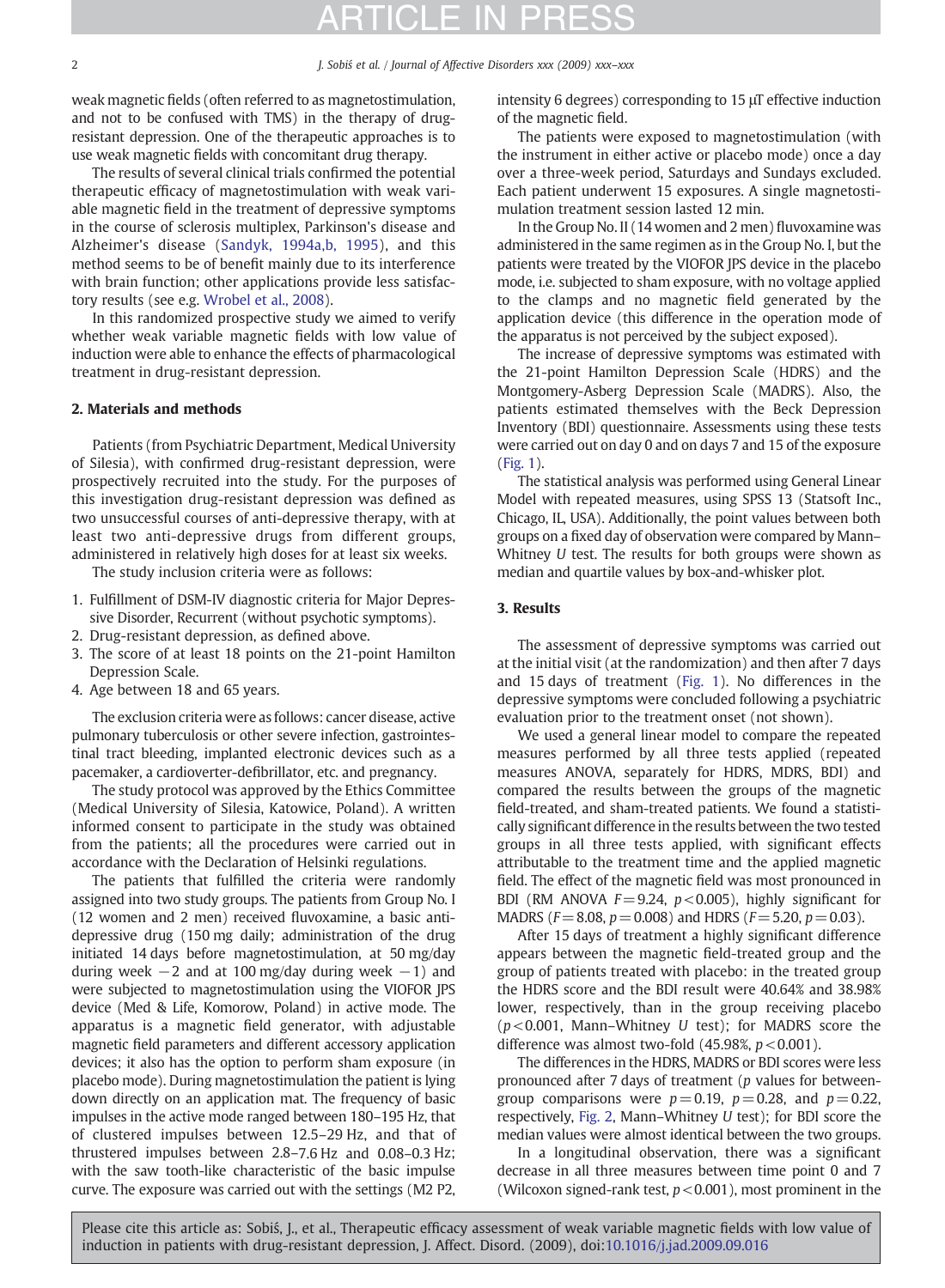# ARTICLE IN PRESS

J. Sobiś et al. / Journal of Affective Disorders xxx (2009) xxx–xxx 3



Fig. 1. Assessment of depressive symptoms on days 0, 7 and 15 in the magnetic field-treated group (left) and the placebo group (right). HDRS: Hamilton Depression Scale; MADRS: Montgomery-Asberg Depression Scale, BDI: Beck Depression Inventory.

<span id="page-2-0"></span>Please cite this article as: Sobiś, J., et al., Therapeutic efficacy assessment of weak variable magnetic fields with low value of induction in patients with drug-resistant depression, J. Affect. Disord. (2009), doi[:10.1016/j.jad.2009.09.016](http://dx.doi.org/10.1016/j.jad.2009.09.016)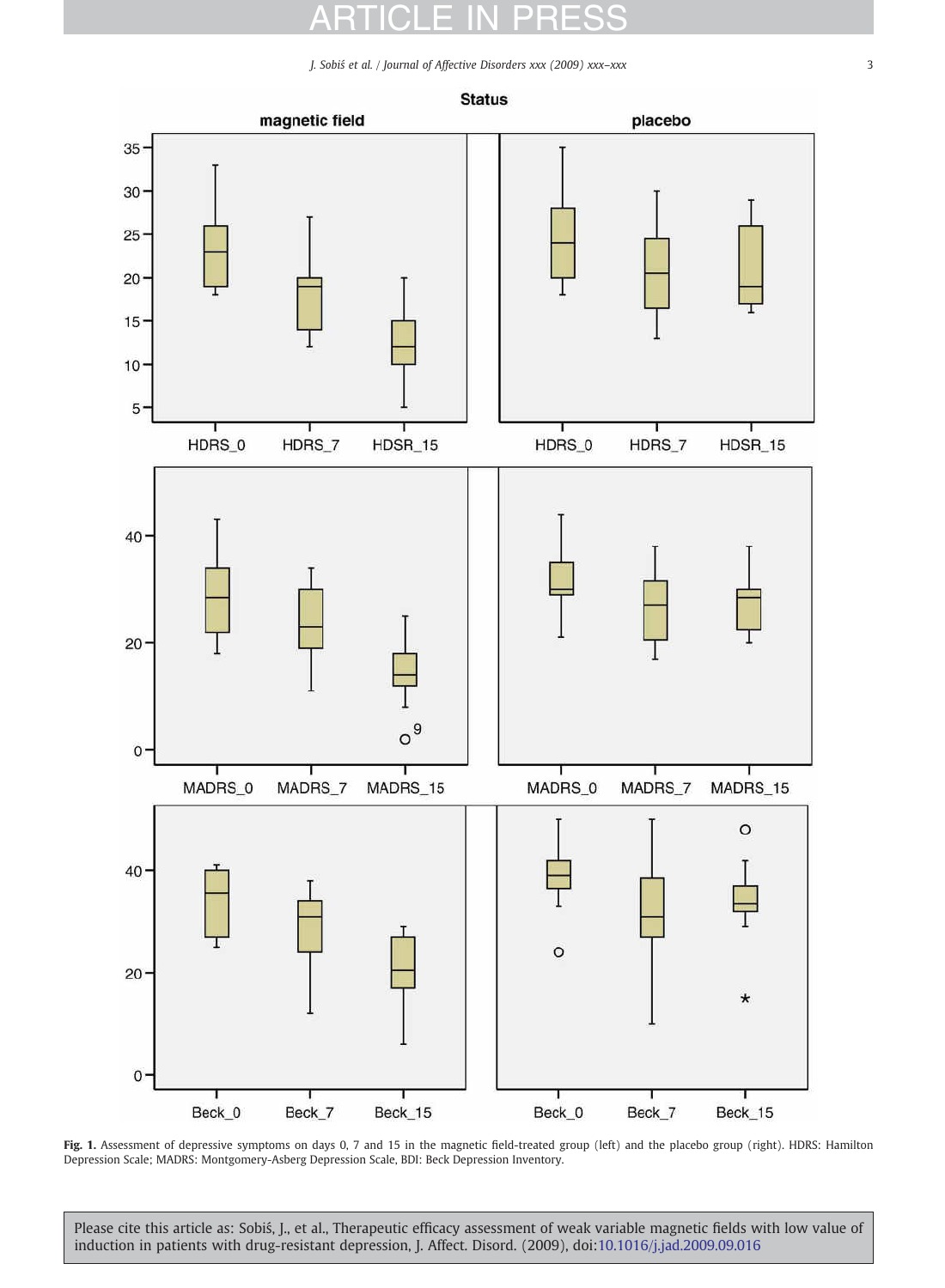# ARTICLE IN PRESS

4 J. Sobiś et al. / Journal of Affective Disorders xxx (2009) xxx–xxx



Fig. 2. Final results of the study: comparison between the magnetic field and the placebo groups using the applied depressive symptoms tests (see Materials and methods). Boxplots show the ratio of measurements done on day 15 vs. day 0. HDRS: Hamilton's Depression Scale; MADRS: Montgomery-Asberg Depression Scale, BDI: Beck Depression Inventory.

results of HDRS and BDI (HDRS: 21.45% and 14.57% reduction in the magnetic field and the placebo groups, respectively, BDI: 16.48% and 16.94% reduction in both groups, resp.). During further observations, we did not notice any significant reductions in any tests applied to the placebo group between time points 7 days and 15 days, while in the magnetic field treatment group there was a significant decrease in the depression symptoms within this time period. For the HDRS test in the magnetic field treatment group, we observed a 33.06% decrease ( $p < 0.001$ ) between day 7 and 15, similarly to the results of the MADRS assessment (35.70%).

We summarized the results obtained herein by calculating an index which compares the initial test result (at time point 0) to the result after the treatment (at the time point 15 days). The final HADRS score was 52.58% of the initial value in the treatment group, and 85.68% in the placebo group ( $p < 0.001$ ); for MADRS score the values were 51.64% and 87.95%  $(p<0.001)$ , respectively, and for BDI score they were 60.40% and 86.73% ( $p < 0.001$ ). Thus, the average effect of placebo

applied with fluvoxamine was a ca. 15% reduction of symptoms, while the concurrent application of the magnetic field and SSRI treatment resulted in a 40–50% improvement.

### 4. Discussion

We found out that the application of weak variable magnetic fields in the patients with drug-resistant depression resulted in a significant reduction of the depressive symptoms, most prominent after 15 days of therapy. The outcome in the patients treated by antidepressant alone was significantly worse than in the subjects exposed concurrently to magnetostimulation. A weak variable magnetic field applied with antidepressive therapy resulted in a 40–50% decrease of the depression symptoms.

It has been demonstrated that low-energy magnetic fields may influence the brain functions in both animals [\(Carlezon](#page-5-0) [et al., 2005; Rudolph et al., 1985](#page-5-0)) and humans ([Beale et al.,](#page-4-0) [1997](#page-4-0)). The magnetic field in psychiatric therapy was a modality

<span id="page-3-0"></span>Please cite this article as: Sobiś, J., et al., Therapeutic efficacy assessment of weak variable magnetic fields with low value of induction in patients with drug-resistant depression, J. Affect. Disord. (2009), doi:[10.1016/j.jad.2009.09.016](http://dx.doi.org/10.1016/j.jad.2009.09.016)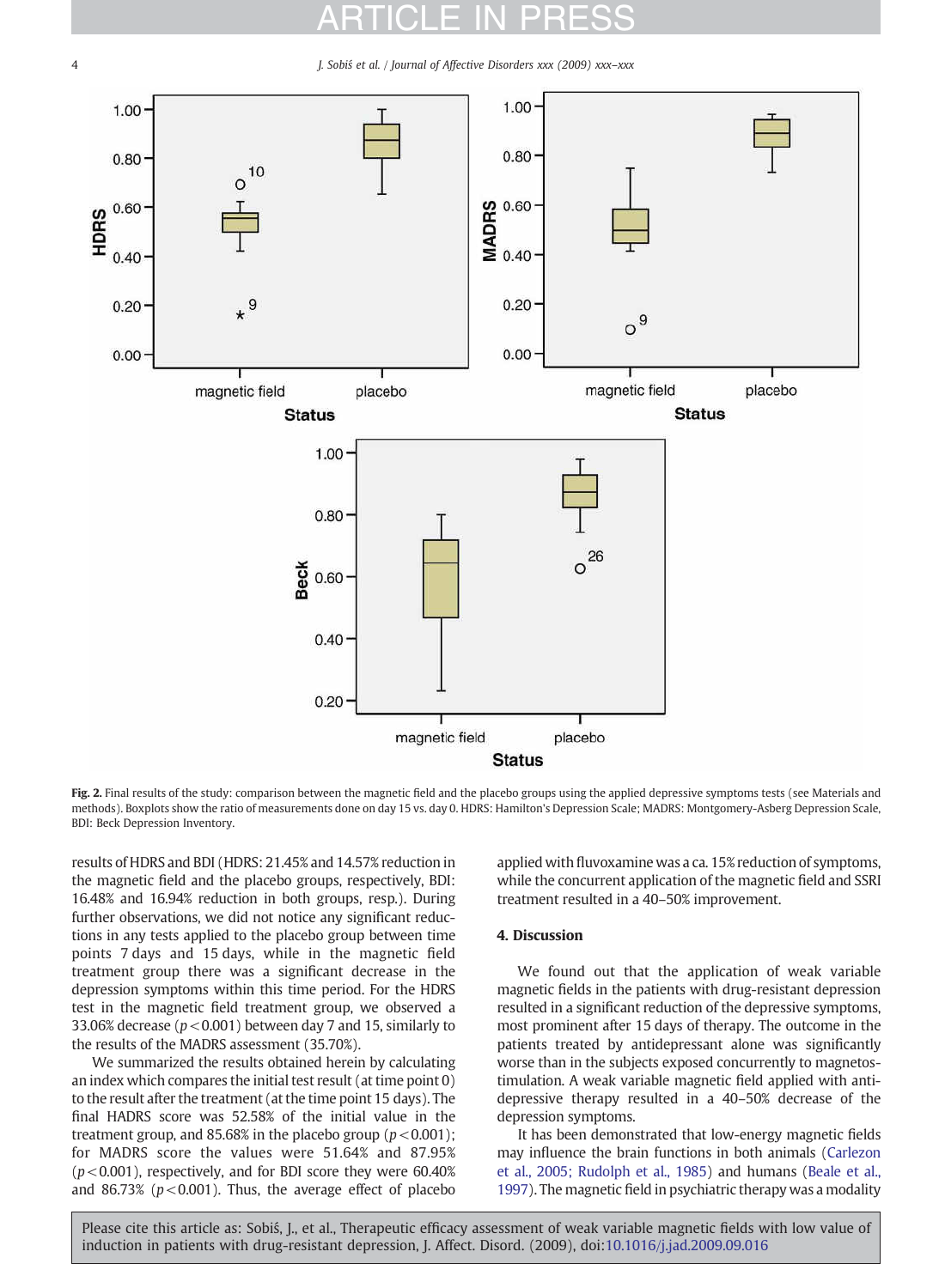## ATICLE IN PR

applied as a kind of neurostimulation ([Carpenter, 2006](#page-5-0)), based on positive treatment results in various neurologic disorders [\(Sandyk, 1994a,b, 1995; Sherman et al., 1998\)](#page-5-0). Therapeutic applications of weak magnetic fields, similar to the induction of natural Earth magnetic fields (30–70 μT) have been studied less thoroughly, compared to higher induction fields. The mechanism of action of the magnetic fields above 100 μT is wellunderstood: they influence functions of neural tissue, among other things the neuronal conductance and brain electrical activity ([Lyskov et al., 1993\)](#page-5-0). Magnetic fields exert also a behavioral effect, e.g. stimulate animal activity [\(Ossenkopp and](#page-5-0) [Ossenkopp, 1983\)](#page-5-0). Data regarding the influence of lowinduction magnetic field on neural tissue are scarce; however, it has been shown that it may influence protein synthesis. The study of low frequency electromagnetic fields in cultured rat astrocytes revealed increased velocity of astrocyte microvesicles, interpreted as adaptation response to cellular stress [\(Golfert et al., 2001](#page-5-0)). Some patterns of magnetic fields simulating EEG rhythm were shown to facilitate memory performance and increase the release of neurotransmitters (NE, DA and 5-HT) in the hippocampus of the stimulated animals. Also, morphological changes in nerve synapses were noted [\(Wang et al., 2004\)](#page-5-0).

In the clinical setting, the most extensive experience in the applications of magnetic fields has been gained thanks to transcranial magnetic stimulation (TMS) with the high induction fields (up to 2 T) applied in very short times [\(Eitan and Lerer, 2006; O'Reardon et al., 2005](#page-5-0)). This method has been assessed in several clinical trials and may lead to clinical benefits in the treatment of depression, especially in the therapy-resistant patients ([Garcia-Toro et al., 2006;](#page-5-0) [Fregni et al., 2006; Rossini et al., 2005a; Avery et al., 2008,](#page-5-0) [2007; O'Reardon et al., 2007; Stern et al., 2007; Brakemeier](#page-5-0) [et al., 2008\)](#page-5-0), and also it may show additive effects with the antidepressant treatment ([Rossini et al., 2005b; Bretlau et al.,](#page-5-0) [2008](#page-5-0)); the status of this method has been comprehensively reviewed by [Janicak et al. \(2008\)](#page-5-0) In our study, we assessed in a similar setting, the therapeutic efficacy of the magnetic field with a low-induction value.

It has been stressed that the interactions between magnetic fields and receptor systems stimulated by pharmacologic agents could be as potent as chemical synergism ([Whissell](#page-5-0) and [Persinger, 2007\)](#page-5-0). Fields with weak induction were suggested to exert the biological effect by modifying serotoninergic neurons function, stimulating the serotonin synaptic transmission. It has been demonstrated that magnetic field increases the turnover of monoaminergic system in the rat frontal cortex ([Sieron et al., 2004\)](#page-5-0). Desensitization of 5-HT1B following the exposure to 50 Hz 2.5 mT magnetic field has been observed and was suggested to be the primary mechanism of the beneficial effect of rTMS on depression [\(Massot et al., 2000\)](#page-5-0). Other mechanisms, operating by beta-endorphins or substance P also may mediate the effects of low frequency fields, especially the analgesic effect [\(Bao et al., 2006; Zyss et al.,](#page-4-0) [1999\)](#page-4-0).

As the role and place for TMS in psychiatric therapy are widely discussed (see e.g. [Marangell et al., 2007; Ebmeier and](#page-5-0) [Herrmann, 2008; Shah et al., 2008; Rakofsky et al., 2009;](#page-5-0) [Simpson et al., 2009](#page-5-0)), this could also spur interest in the lowinduction magnetic field as an adjuvant therapy in managing patients with drug-resistant depressive symptoms. The preliminary results obtained in our study speak in favor of further exploring this therapeutic modality. In our study the benefit was obtained after a relatively short-time therapy, similarly to the results obtained in rTMS by certain groups [\(Dell'Osso et al.,](#page-5-0) [2009\)](#page-5-0). This confirms the potential utility of this method from the pharmacoeconomic point of view [\(Simpson et al., 2009\)](#page-5-0).

The mechanisms by which weak induction magnetic fields act on the neural tissue are not fully understood (such mechanisms, in the case of magnetic fields above 100 μT have been studied far more extensively). It is thus difficult to formulate the criteria for choosing either a low or a high induction magnetic field for the clinical setting. Further research should focus on head-to-head comparison of both methods, with larger patient cohorts and appropriately managed, sham-treated control groups.

### 5. Conclusions

- 1. Adding variable weak magnetic field stimulation to classical pharmacologic therapy reduces the intensity of depression symptoms in patients with drug-resistant depressive disorders.
- 2. The degree of clinical improvement increases with duration of weak magnetic field therapy.
- 3. At least a two-week magnetostimulation therapy is necessary to obtain clinical benefits.

### Role of funding source

Funding for this study was provided by Silesian Medical University; the University authorities had no further role in study design; in the collection, analysis and interpretation of data; in the writing of the report; and in the decision to submit the paper for publication.

#### Conflict of interest

Prof. Aleksander Sieron is co-inventor of Viofor JPS instrument. All other authors declare that they have no conflicts of interest.

### Acknowledgements

We gratefully acknowledge all the patients, who participated in this study. We thank Dr Aleksander Sochanik, Ph.D. for the thorough language revision of the manuscript.

### **References**

- Avery, D.H., Holtzheimer III, P.E., Fawaz, W., Russo, J., Neumaier, J., Dunner, D.L., Haynor, D.R., Claypoole, K.H., Wajdik, C., Roy-Byrne, P., 2007. Transcranial magnetic stimulation reduces pain in patients with major depression: a sham-controlled study. J. Nerv. Ment. Dis. 195 (5), 378–381.
- Avery, D.H., Isenberg, K.E., Sampson, S.M., Janicak, P.G., Lisanby, S.H., Maixner, D.F., Loo, C., Thase, M.E., Demitrack, M.A., George, M.S., 2008. Transcranial magnetic stimulation in the acute treatment of major depressive disorder: clinical response in an open-label extension trial. J. Clin. Psychiatry 69 (3), 441–451.
- Bao, X., Shi, Y., Huo, X., Song, T., 2006. A possible involvement of beta-endorphin, substance P, and serotonin in rat analgesia induced by extremely low frequency magnetic field. Bioelectromagnetics 27 (6), 467–472.
- Beale, I.L., Pearce, N.E., Conroy, D.M., Henning, M.A., Murrell, K.A., 1997. Psychological effects of chronic exposure to 50 Hz magnetic fields in humans living near extra-high-voltage transmission lines. Bioelectromagnetics 18 (8), 584–594.
- Brakemeier, E.L., Wilbertz, G., Rodax, S., nker-Hopfe, H., Zinka, B., Zwanzger, P., Grossheinrich, N., Varkuti, B., Rupprecht, R., Bajbouj, M., Padberg, F., 2008. Patterns of response to repetitive transcranial magnetic stimulation (rTMS) in major depression: replication study in drug-free patients. J. Affect. Disord. 108 (1–2), 59–70.

<span id="page-4-0"></span>Please cite this article as: Sobiś, J., et al., Therapeutic efficacy assessment of weak variable magnetic fields with low value of induction in patients with drug-resistant depression, J. Affect. Disord. (2009), doi:10.1016/i.jad.2009.09.016